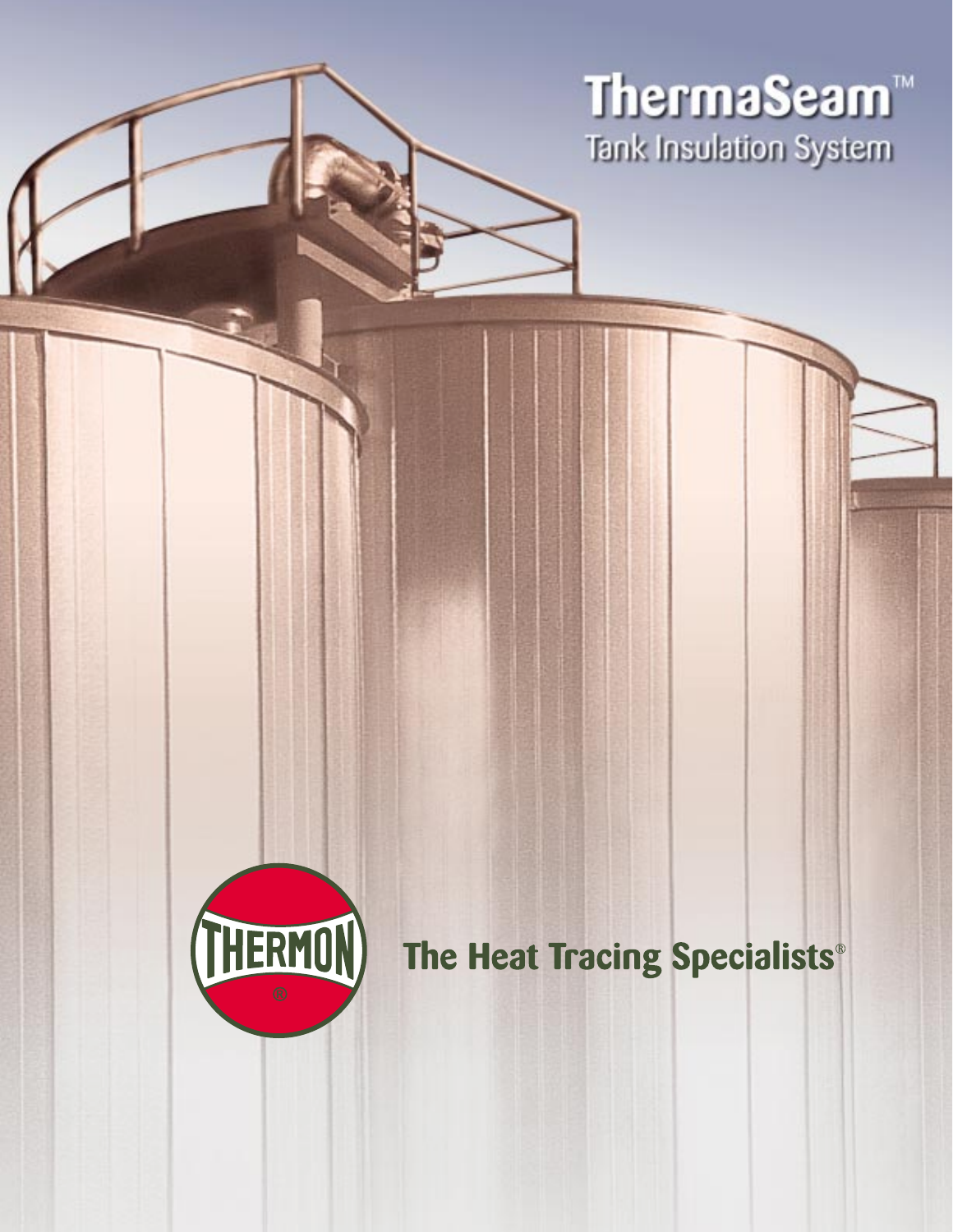# **ThermaSeam**" Tank Insulation System

The ThermaSeam tank insulation system, introduced by Thermon in 1992, was quickly accepted as a superior method for providing temperature conservation and condensate prevention. Tanks insulated using this system commonly contain petroleums, chemicals, asphalt, anhydrous ammonia, beverages and chilled water (for HVAC storage). ThermaSeam tank insulation systems are:

- Extremely durable
- Maintenance-free
- Aesthetically pleasing
- Cost-effective

The ThermaSeam system is unique in that scaffolding is not normally required for installation. A work cage attached to a nozzle or painter's lug permits the installer to travel around the tank with the seamer.



ThermaSeam panels installed radially on a tank roof provide a weatherproof surface.



Protrusions from the tank are tightly fitted and sealed.

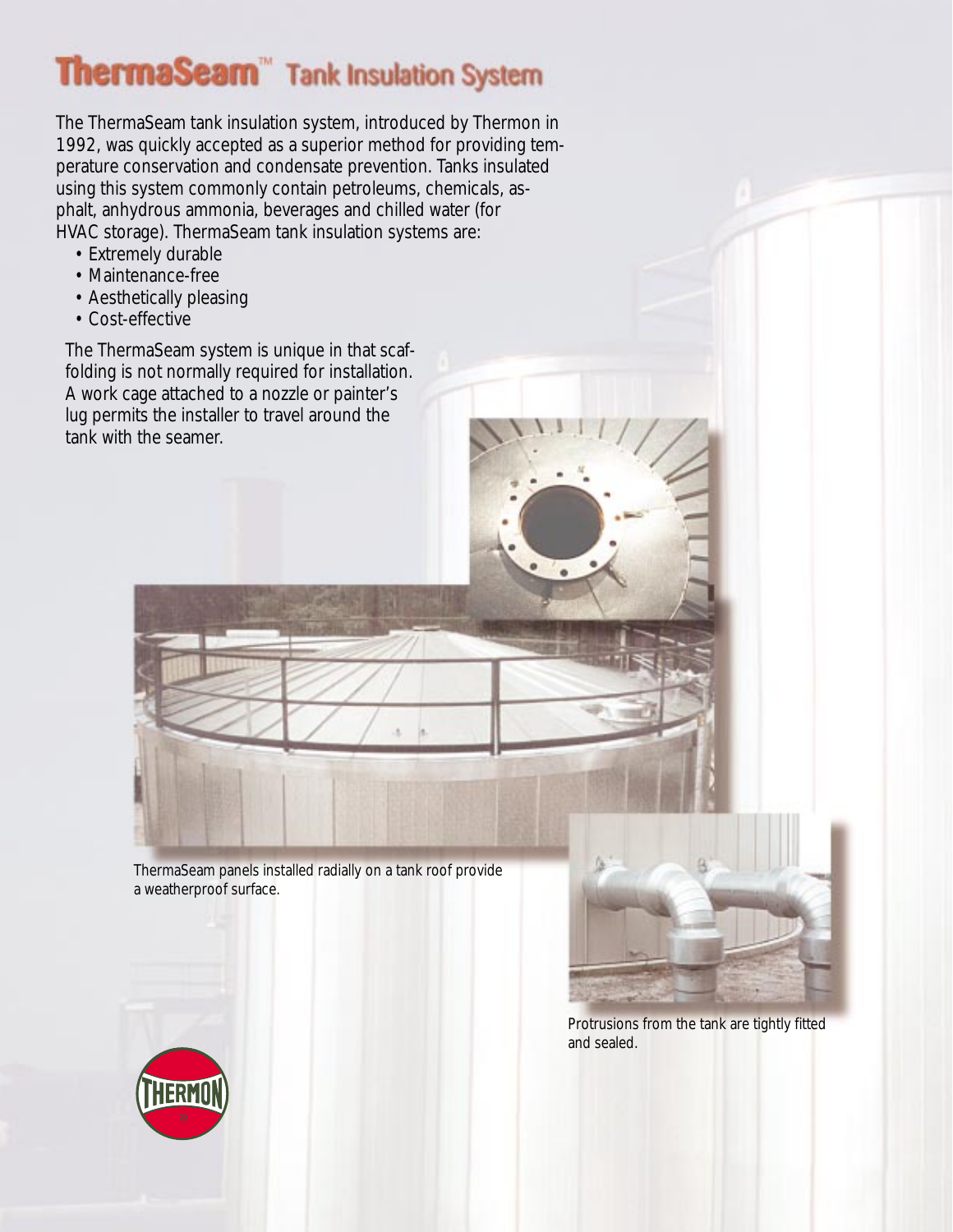The strength and durability of the system is derived from machine-formed, double-locking standing seams between adjacent panels. These seams provide a weatherproof barrier that extend the entire height of the tank and serve as the attachment point for securing the panels to the tank. Stainless steel retaining clips captured in the machine-formed seam are secured to steel cables wrapped around the perimeter of the tank. External banding, a traditional weak spot in the tank insulation process, is eliminated.







ThermaSeam manufacturing process located at Thermon's Houston, Texas, facility.



Machine used to form double-locking standing seam.